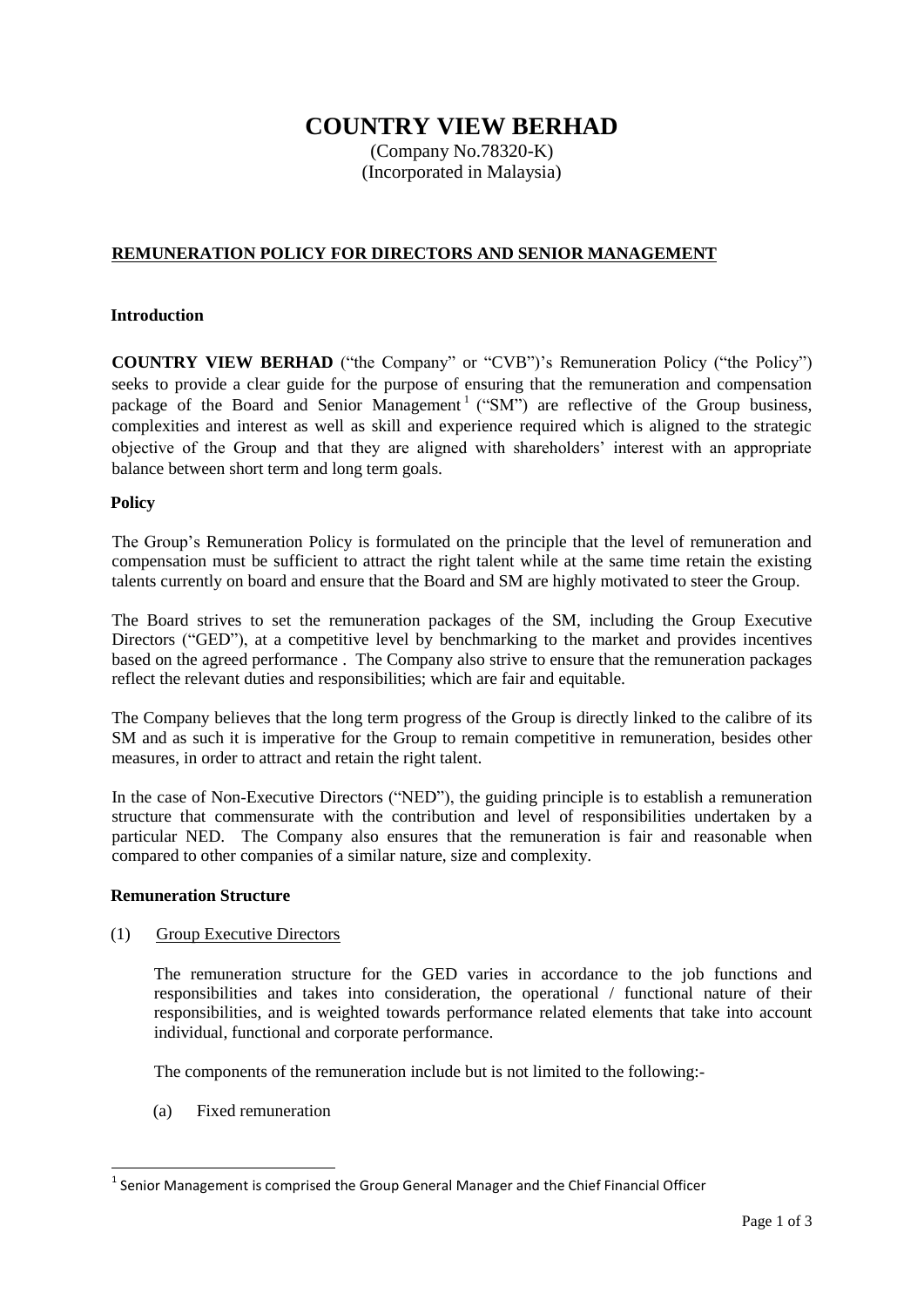The fixed remuneration includes the following:‐

- (i) basic salary (including the statutory contribution to the Employees Provident Fund ("EPF")) which is based on duties, responsibilities and job grade. The basic salary is normally set at market median level;
- (ii) company car and driver (if applicable); and

On top of the EPF statutory contribution rate of 12%, the Remuneration Committee ("RC") and Board has discretion to provide additional contributions ranging from 1% to 7% based on their performance.

(b) Variable remuneration

The variable remuneration inclusive of annual bonus and salary increment of the GED depending on the performance of the Group for the relevant financial year, which is determined based on current economic situations and taking into consideration where there are significant changes in scope and/or level of duties and responsibilities, roles and contributions of the GED.

(c) Other Benefits

Other benefits may include hospitalisation & surgical, group term insurance with critical illness, group personal accident, optical and mobile phone entitlement, club membership and other perks.

(2) Non‐Executive Directors

The remuneration of NED includes annual Directors' fees and meeting allowance. The remuneration of NED is reviewed by the RC annually. In order to ensure the remuneration is fair and reasonable, the RC will compare the remuneration of the NED with some selected peer companies from time to time.

The remuneration of the NED is subject to the shareholders' approval at the annual general meeting of the Company.

(3) Senior Management

The remuneration structure for the SM varies in accordance with the operational / functional nature of their responsibilities, and is weighted towards performance related elements that take into account individual, functional and corporate performance.

The components of the remuneration include the following:‐

(a) Fixed remuneration

The fixed remuneration includes the following:‐

- (i) basic salary (including the statutory contribution to the Employees Provident Fund ("EPF")) which is based on duties and responsibilities. The basic salary is normally set at market median level; and
- (ii) company car and driver (if applicable);